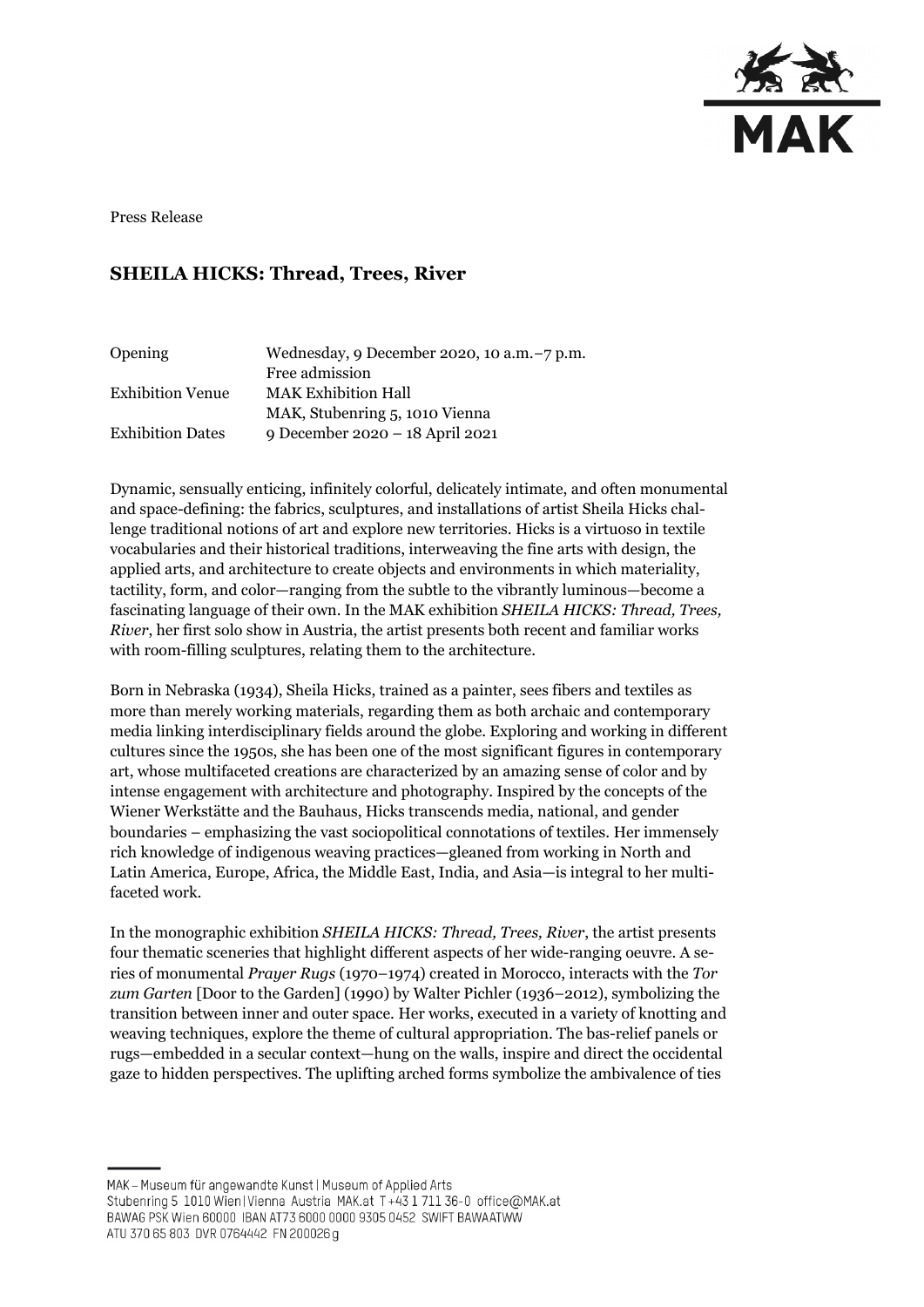

whose tension is created by the simplest of means, juxtaposing the closing and drawing of borders, an ideal of all-encompassing openness.

At the heart of the exhibition, Sheila Hicks composes *La Sentinelle de Safran* (2018), comprised of immense bundles of pure pigmented fibers, which energetically interplays fibers, texture, and intense shades of yellow, red, and orange. By exploring the entire color spectrum, Hicks unleashes a frenzy of hues that also alludes to the use of traditional natural pigments in textile production as well as new sophisticated scientific technology.

*Apprentissages de la Victoire*, consisting of voluminous masses of colored cords of coconut fiber enrobed in hand spun wool, emphasizes the verticality and dimension of the MAK Exhibition Hall, the flowing form of the sculpture symbolizing the power of nature. As the title of the exhibition *Thread, Trees, River* suggests, nature and the spirit of place linking the museum to the adjoining City Park and Vienna River—play important roles as gateways to exploring the exhibition. Fragments of nature such as shells, slate, and twigs are woven into works dating from the 1960s onwards. A work into which corn husks are entwined is part of the *Badagara* series (1966), whose icon-like weave echoes the ribbed patterns on window shutters, subtly alluding to ruptures in the social fabric.

In the exhibition, Sheila Hicks devotes special attention to extending the material of fiber into the third dimension. Room-filling reversible bas reliefs, such as *Lianes Ivoires* (2019/20), specially created for the site, reveal complex color systems, while the soft sculpture *Racines de la Culture* (2018), consisting of a variety of textile materials, snakes through an imaginary space. The woven tapestry *Color Alphabet* (1988) evokes patterns of speech. Hicks thus creates a dialogue between weaving and writing, tradition and culture, knowledge and the unknown. From the MAK Collection, Hicks has chosen an abstract woven piece (700–800 AD) from Nazca in Peru, a civilization known for its impressive system of underground aqueducts. Starting from the textile fragment with its symbolic, geometric pattern, the artist draws a line from pre-Columbian culture as the root to the present and the future.

In this concentration of fine woven pieces and large-scale works, many of which are being exhibited for the first time, Sheila Hicks creates an imaginary painter's studio. Her *Minimes*—miniature constructs in thread—demonstrate her intense preoccupation with painting, with colors and abstract forms. A contrasting work is the installation *Monumental* (2018–2020) consisting of several wrapped panels—in her attempt to build and expand on the potential of painting concepts.

Sheila Hicks's approach to textile art has always been influenced by painting, photography, sculpture, and architecture. Her visionary artistic practice is determined by the processes and parameters of studio production. She studied at Yale University under Josef Albers (1888–1976) and learnt auto didactically weaving techniques from archeologist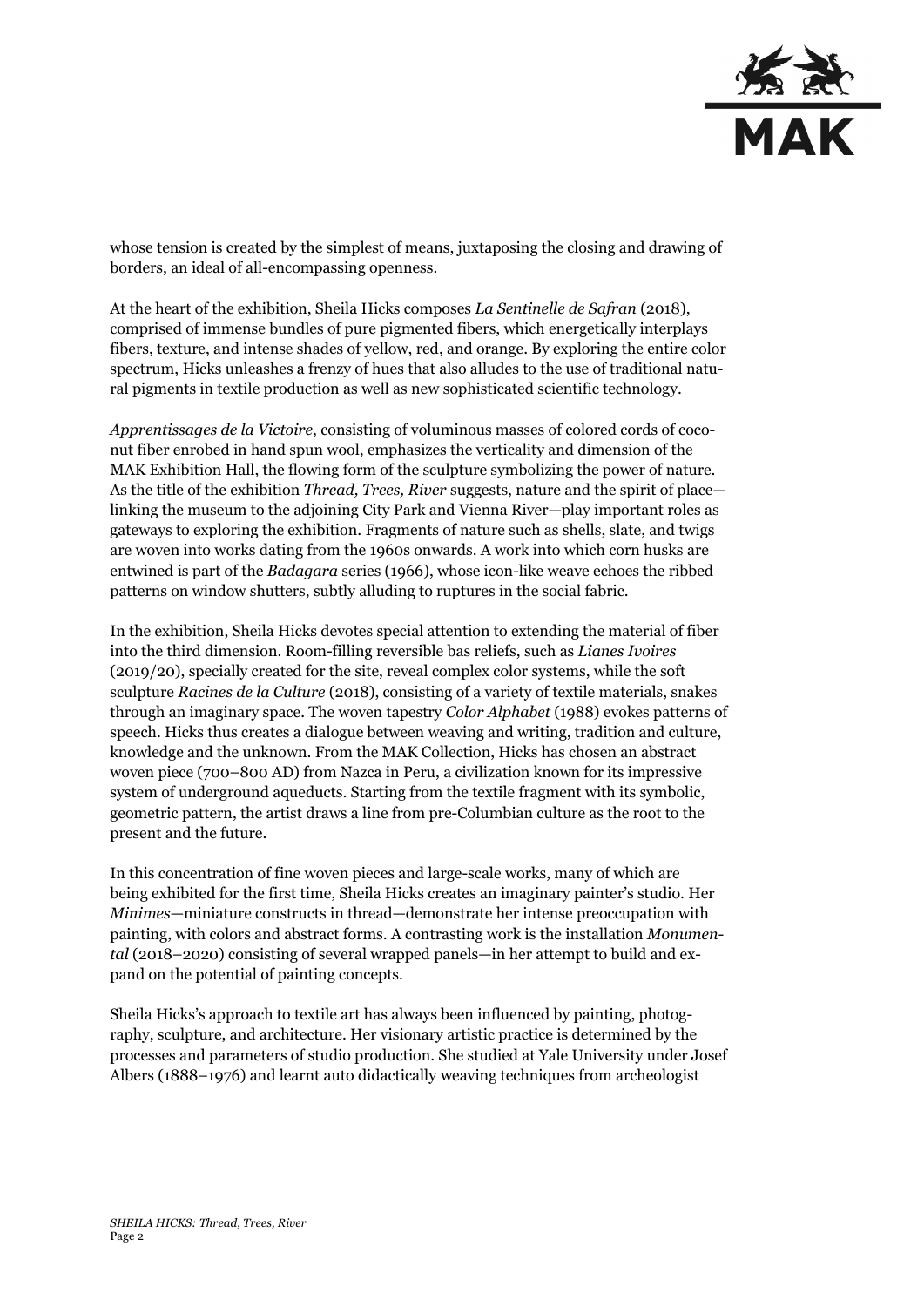

Junius Bird (1907–1982), the art historian George Kubler (1912–1996), and Anni Albers (1899–1994). Hicks immersed herself in the stimulating worlds of the Bauhaus and Modernism. Raoul d'Harcourt's book *Les textiles anciens du Pérou et leurs techniques*  [*Textiles of Ancient Peru and Their Techniques*] (1934) inspired her to explore issues of cultural appropriation and to turn to the astonishing pre-incaic textiles as a strong basis of reference.

In 1957/58, a Fulbright scholarship to paint enabled her to travel and photograph extensively in Peru, Ecuador, Bolivia, and Chile, an experience that influenced the development of her intercultural approach to art. Living in Mexico 1959–1964, she benefited from a close relationship with the artist Mathias Goeritz (1915–1990) and the architects Luis Barragán (1902–1988), Ricardo Legoretta (1931–2011), and Félix Candela (1910–1997). To this day, Hicks considers textiles an integral part of architecture, similar to the practice-oriented approach of architect and theoretician Gottfried Semper (1803–1879), who explored the relationship between nature, textile, architecture, and space.

The exhibition is accompanied by the catalog *SHEILA HICKS. Thread, Trees, River*, edited by Christoph Thun-Hohenstein and Bärbel Vischer. With contributions by Christoph Thun-Hohenstein and Bärbel Vischer as well as an interview by Itai Margula with the artist. German/English, 72 pages with numerous color illustrations. MAK, Vienna/arnoldsche Art Publishers, Stuttgart 2021. Available at the MAK Design Shop and online at MAK designshop. at for  $\epsilon$  35.

Press photos are available for download at MAK.at/en/press.